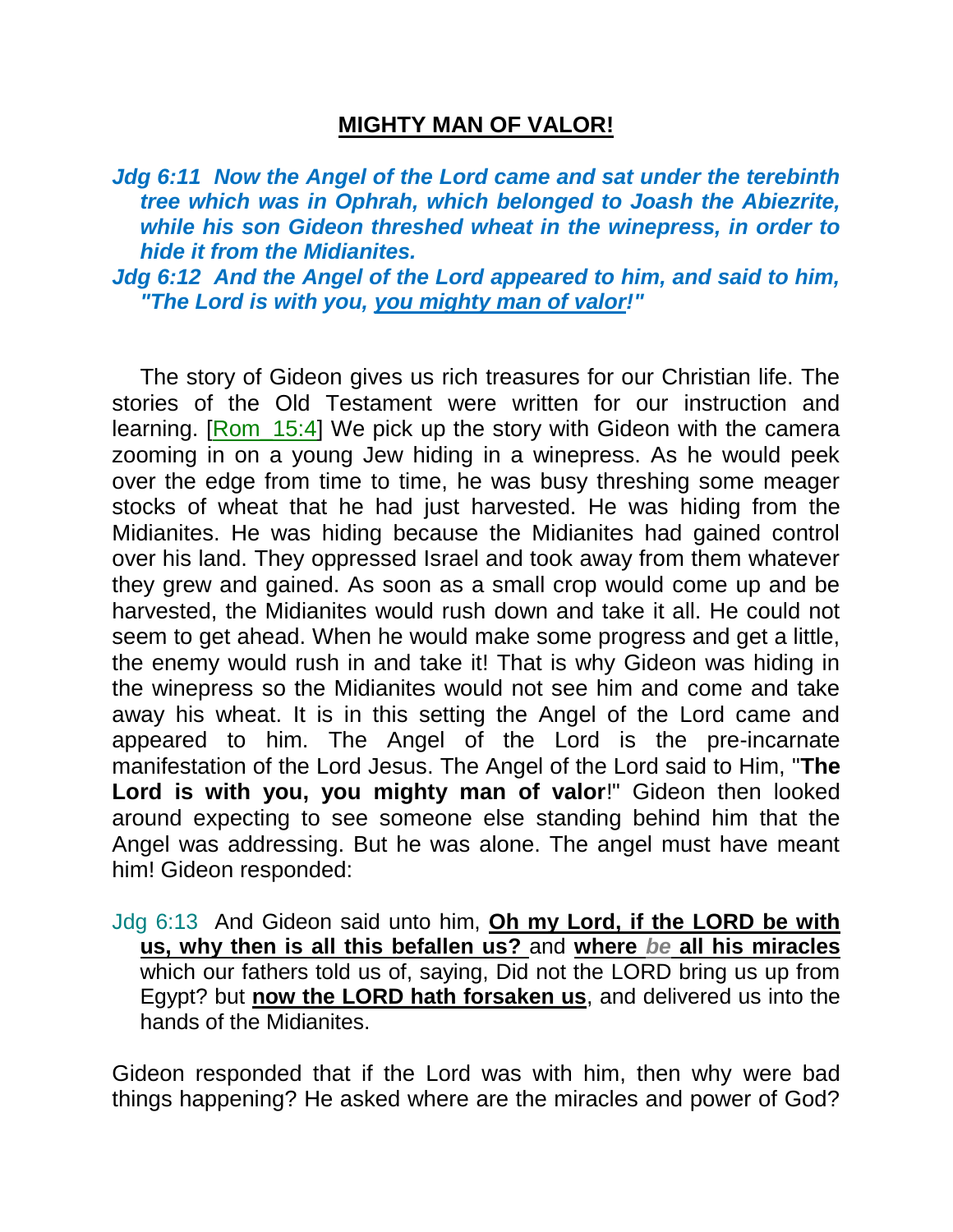Gideon was placing the responsibility for his defeat and lack upon God! God had come to place the responsibility on Gideon to rise up in his true identity and covenant rights that were given to him! The Angel then responds:

(Jdg 6:14) And the LORD looked upon him, and said, **Go in this thy might**, and thou shalt save Israel from the hand of the Midianites: have not I sent thee?

The Angel told Gideon that the Lord was with Him [He was in covenant] and he was a mighty man of valor [his identity]. God was basically saying, "Gideon, don't blame me or wait on me to deliver you from the enemy. I have given you my covenant [I am with you] and have given you all the power you need to defeat this enemy!"

Now the Angel tells Gideon to get up from hiding and go in this they might and deliver Israel. Gideon instead recounts his weakness and defeated position and history.:

## Jdg 6:15 And he said unto him, Oh my Lord, wherewith shall I save Israel? **behold, my family** *is* **poor** in Manasseh, and **I** *am* **the least in my father's house.**

Gideon responds by telling the Lord that he was from a poor family and that he was so little and insignificant as a person and in his standing. Gideon had the problem that many Christians have today. They have a victim mentality. They see themselves as powerless and insignificant. They see themselves as the helpless victim that is being harassed by the enemy and never allowed to get ahead. Gideon blamed God for not performing miracles and delivering him and his people as they hid from the enemy. The problem with Gideon and with many Christians today is that they do not know their identity in the Lord and are ignorant of the covenant they have with God. The Angel of the Lord came to Gideon to teach him about his identity and the covenant he had with God so that he would rise up to stand victorious against his enemies and live in freedom. The Lord said, "**The Lord is with you**!" This is covenant language. Gideon was a covenant man of God, which placed God on his side. Because of this covenant it gave Gideon a powerful identity, "**you mighty man of valor**" Gideon saw himself differently than God saw him. Many Christians see themselves differently than God sees them. They see themselves weak, defeated, and a victim. God sees them strong, victorious, and righteous.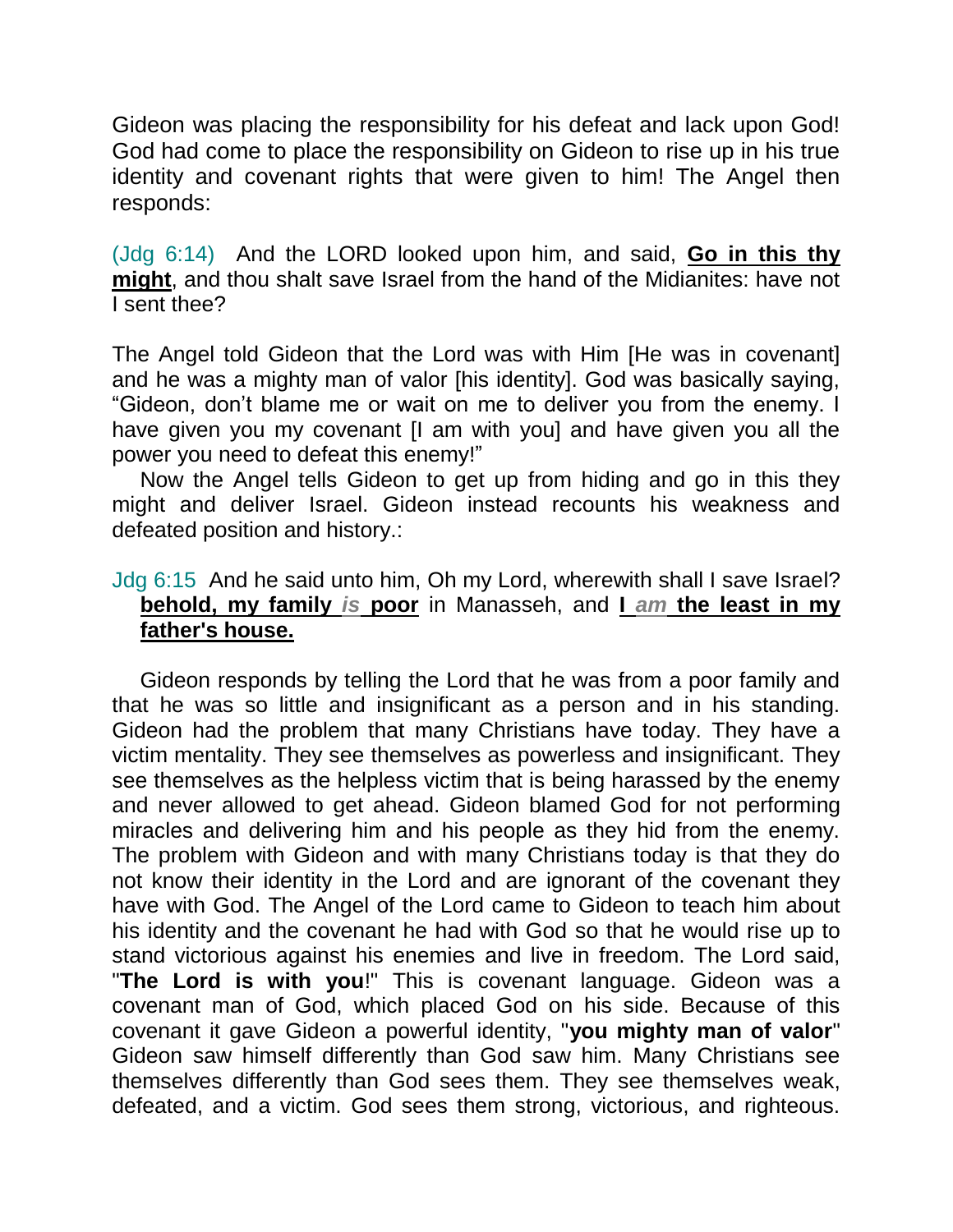Gideon had adopted the mindset of his family. He was told all his life that his family was poor and that he was insignificant and would not amount to anything. He had to change the mindset of his family culture that limited him and kept him bound by the enemy. Many Christians never break free from the culture of their natural family they were born in. They identify with the negative traits of their family. Gideon had to break free from the identity of his earthly family and take on his identity in God. This identity is based on covenant. Our identity as Christians comes because of the New Covenant and the finished work of Jesus. Before Gideon could defeat the enemy he had to break down the idols of his family that had controlled him and dictated to him all his life.

### Jdg 6:25 And it came to pass the same night, that the LORD said unto him, **Take thy father's young bullock, even the second bullock of seven years old, and throw down the altar of Baal that thy father hath**, and cut down the grove that *is* by it:

God's first instruction to Gideon was to throw down the altar of his father and cut down the grove of idolatry that was by it. His father served the devil. He worshipped a lie. Since he worshipped a lie he taught lies to his family. Gideon had to break down the lies of his family before he could rise up in his identity in God. What lies do you believe from your family that is opposite to the Word of God? These must be broken down and rejected. If you are born again you are not weak, defeated, prone to sickness, poor, good for nothing, never get ahead, not good enough, a victim, shameful, dirty, or a sinner. What lie have you believed that you got from your family? Those lies will limit you. It is time to break them down. You are a covenant man or woman of God and God is with you! That means you are a man or woman of valor! This means you have inner strength and might in which you can go for God and see victory in your life!

Once God convinced Gideon that He was indeed with Him and was calling him to defeat the enemies that had controlled him, it was time Gideon take some action against the enemy. Gideon rallied his troops for battle against the host of the Midianites. Gideon gathered 32,000 men to fight against the Midianites. This number was far less than the host of Midianites, which appeared to be without number! Gideon was ready for battle when God spoke up. Gideon was hoping to hear that God was going to bring more men to him to fight, but that is not what God said.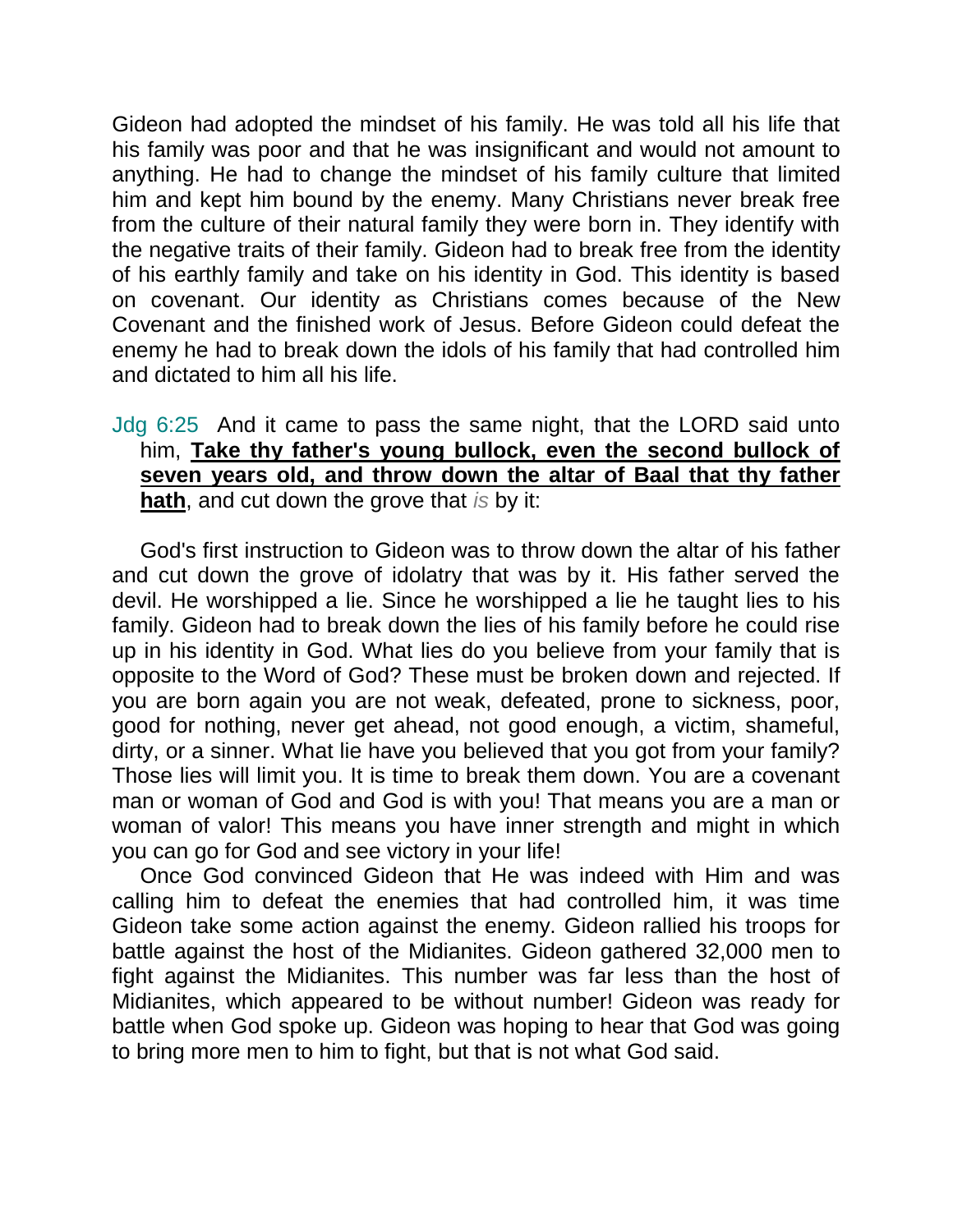Jdg 7:2 And the LORD said unto Gideon, **The people that** *are* **with thee**  *are* **too many for me** to give the Midianites into their hands, lest Israel vaunt themselves against me, saying, Mine own hand hath saved me.

Jdg 7:3 Now therefore go to, proclaim in the ears of the people, saying, **Whosoever** *is* **fearful and afraid, let him return and depart** early from mount Gilead. And there returned of the people twenty and two thousand; and there remained ten thousand.

God had the audacity to say that Gideon had too many men to fight with. Gideon had too many resources left for him to trust in. With 32,000 men in battle, the victory could be attributed to Gideon's superior military prowess as a general and the army's superior strength and valor. The problem with Gideon up till that point was a self-focus which produced fear in him. Selffocus and self-dependence will always produce fear. It was time for Gideon to trust fully in the Lord and in the covenant he had with God. God told Gideon to tell everyone that was fearful and afraid to go home. The bible reports that twenty-two thousand men got up and left! **It did not say twenty-two men left. It says twenty-two thousand men left immediately.** They all said, "Thank God! We are terrified to fight all these Midianites!" They all slunk back home. God was peeling away all those who had the Gideon complex. He was revealing that any believer that is selffocused and self-reliant will be crippled by fear. Fear was the very first thing that gripped Adam and Eve after they abandoned their faith covenant with God and trusted in their own works and righteousness. Their self-focus and their self-dependency created great fear and insecurity in their life. The problem with Gideon in the wine-press and with the twenty-two thousand was that they were **RELIGIOUS**. They were self-focused and self-reliant. Therefore, they were fearful. Fear is the opposite of faith. Faith rests upon the grace and covenant of God and looks at God. Fear is looking at yourself and your own abilities. When those abilities are overmatched by the enemy and circumstances then fear is produced. God was revealing that the self-righteous will never be able to defeat their enemies. The fearful will never be able to stand victorious against their foes.

Gideon was left with only ten thousand men. Gideon started to sweat! Now two thirds of his army was gone and the Midianites were just as populous as before! Gideon however was ready to go to battle. Not so fast! God spoke again! Gideon was hoping to hear God say that he had found a lot more men that were not afraid and they were on their way to help, but no...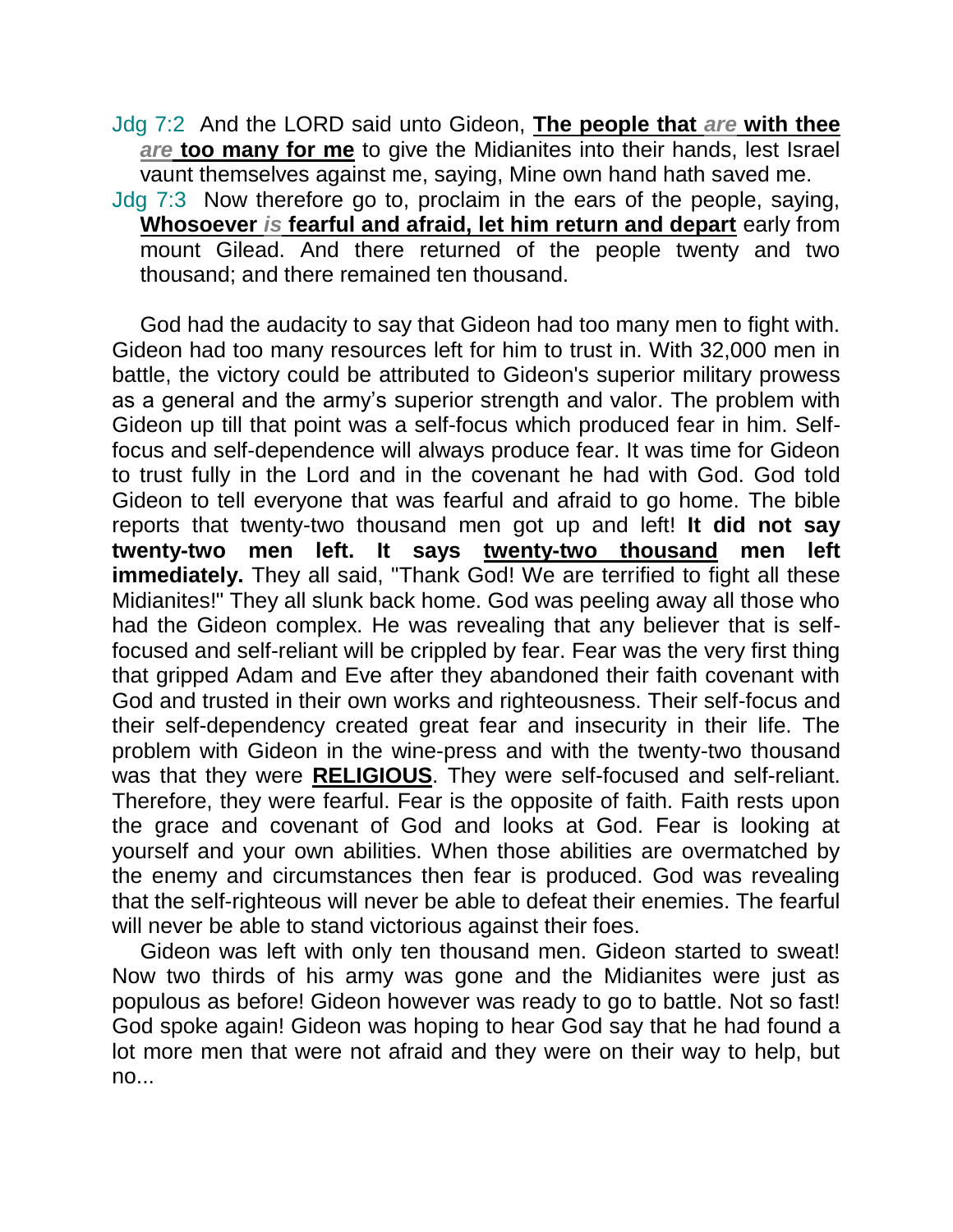- Jdg 7:4 And the LORD said unto Gideon, **The people** *are* **yet** *too* **many**; bring them down unto the water, and I will try them for thee there: and it shall be, *that* of whom I say unto thee, This shall go with thee, the same shall go with thee; and of whomsoever I say unto thee, This shall not go with thee, the same shall not go.
- **Jdg 7:5** So he brought down the people unto the water: and the LORD said unto Gideon, **Every one that lappeth of the water with his tongue, as a dog lappeth, him shalt thou set by himself; likewise every one that boweth down upon his knees to drink.**
- Jdg 7:6 And the number of them that lapped, *putting* their hand to their mouth, were three hundred men: but all the rest of the people bowed down upon their knees to drink water.
- Jdg 7:7 And the LORD said unto Gideon, By the three hundred men that lapped will I save you, and deliver the Midianites into thine hand: and let all the *other* people go every man unto his place.

God said that there were yet too many to fight with. There might still be the temptation to take the credit for the battle by superior military acumen and prowess. God wanted to pare down the troops some more. God told Gideon to take the remaining troops down to the water's edge and let them drink. He was to watch how each man drank. Those that dunked their head in the water to drink were to be released from the army and told to go home. Those who kept their head up and lapped the water from their cupped hand would be those to go and defeat the enemy. Gideon looked and 9,700 of the men dunked their head lustily in the water so they could quickly satisfy their lust for water. This next test was to reveal those who lived to satisfy the lusts of their flesh. These men were not RELIGIOUS, but they were CARNAL. The flesh as two capabilities. The first is to be selfrighteous and religious. The second is to be licentious. There are some believers that have rejected living by legalism, but they live to please and gratify their flesh. They think that since they are free from Law that they can do what they please and satisfy their carnal desires. A believer is set free from the Law, but they are not to be **lawless**. Paul the Apostle said that he was free from the Law- his own efforts to become righteous by his own works, but he was **not without law unto God**. [1Co\_9:21] Paul lived by the **law of faith** in the grace of God. [Rom\_3:27] If we place our faith in the finished work of Jesus Christ and receive the gift of righteousness then we will neither live under the legalism and neither will we be controlled by the lusts of the flesh. The Spirit of Christ will work through us to put to death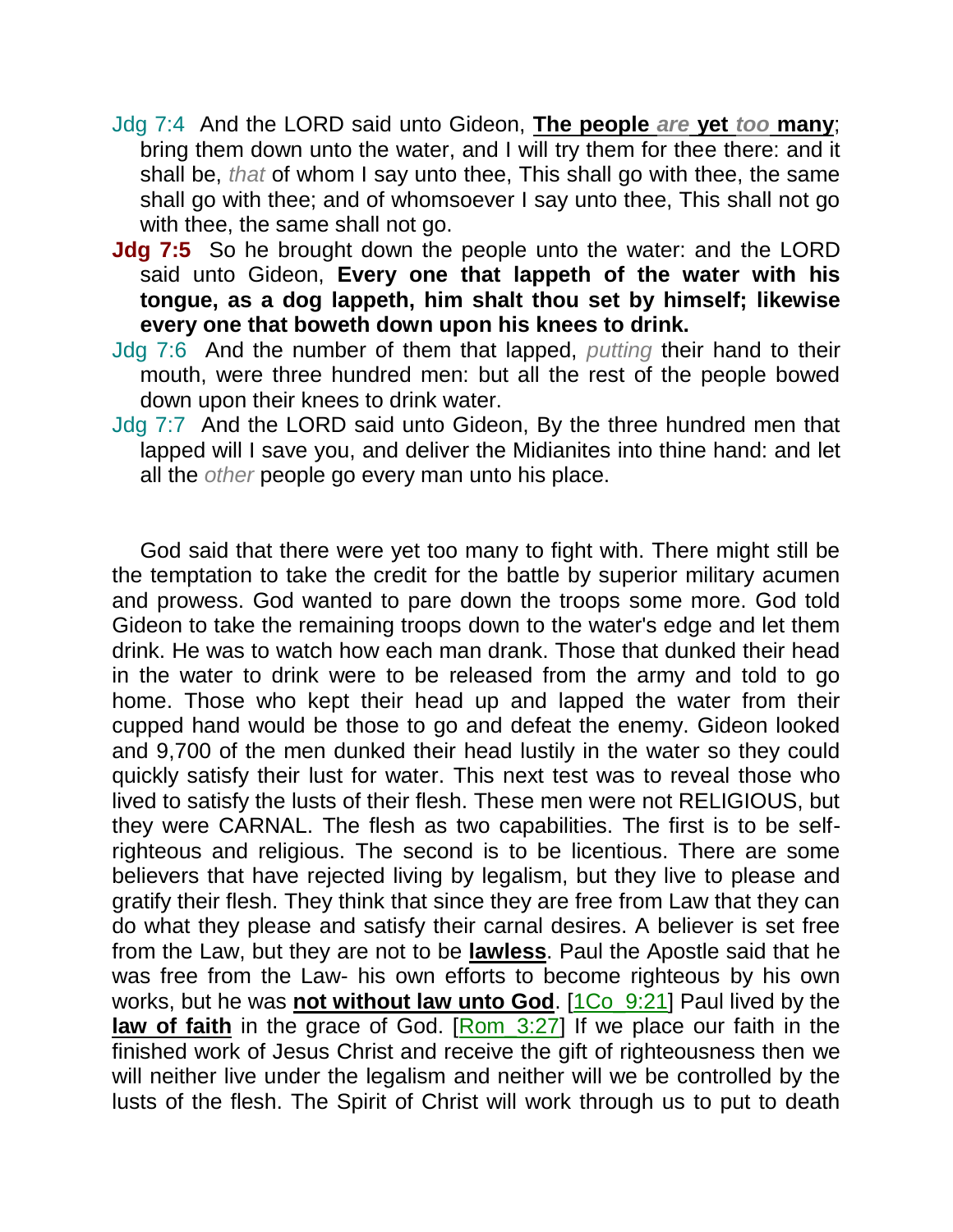the sinful deeds of the body and produce the fruit of holiness in and through us. [**Romans 8:13**, **Gal. 5:22-23**] Those that are living lawless cannot defeat the enemy.

There are several lessons we can draw from by these two tests the Lord told Gideon to give those that followed him. First, the first group that God puts his finger upon that are not able to defeat the enemy and that are not fit for battle are those who are **RELIGOUS** and therefore fearful! This group comprised two-thirds of the people. Only one third were **CARNAL** and living to gratify the lusts of their flesh. This reveals that in the body of Christ that self-righteousness, religion, and fear are the main reason for spiritual defeat and there are a lot more Christians that are religious than are living in sin! God put his finger **first** on this group and thus revealed they were the biggest reason for defeat among the people of God! This is exactly what happened when Jesus came on the scene in the New Testament. He railed against the religious crowd first and then spoke to those living in sin! God does not ignore those living in the lusts of their flesh, but He cannot tolerate self-dependence and fear [lack of faith, self-reliance, selfrighteousness]. God has more tolerance for those who are carnal than those that are religious and self-reliant, but God will deal with the carnal as well. The carnal cannot stand victorious!

Gideon was left with only three hundred men. He was left with about 1 percent of the original army! Now he was really sweating! He only had a remnant left. God is always about using and working through a remnant in the scriptures. It has always been a remnant that won battles and was used of God greatly. God does not need a great amount of people to accomplish His ends. He just needs a remnant of believers that will place their trust in His grace and upon the covenant given to them! In many churches, pastors are discouraged about how many people are leaving. They are focused upon the religious, fearful, and carnal. However, God has a remnant in every church. God wants to do mighty exploits through the remnant! It only takes a few to do mighty things in the kingdom! **The remnant wins by faith in and acting upon the covenant!** These three hundred of Gideon were ready for battle. God gave Gideon the instructions for battle and in these battle plans reveal how the remnant of God wins the battle over the enemy. The plans given to Gideon are still God's plan for the remnant today!

# Jdg 7:16 And he divided the three hundred men *into* three companies, and **he put a trumpet in every man's hand**, with **empty earthen vessels, and lamps within the earthen vessels.**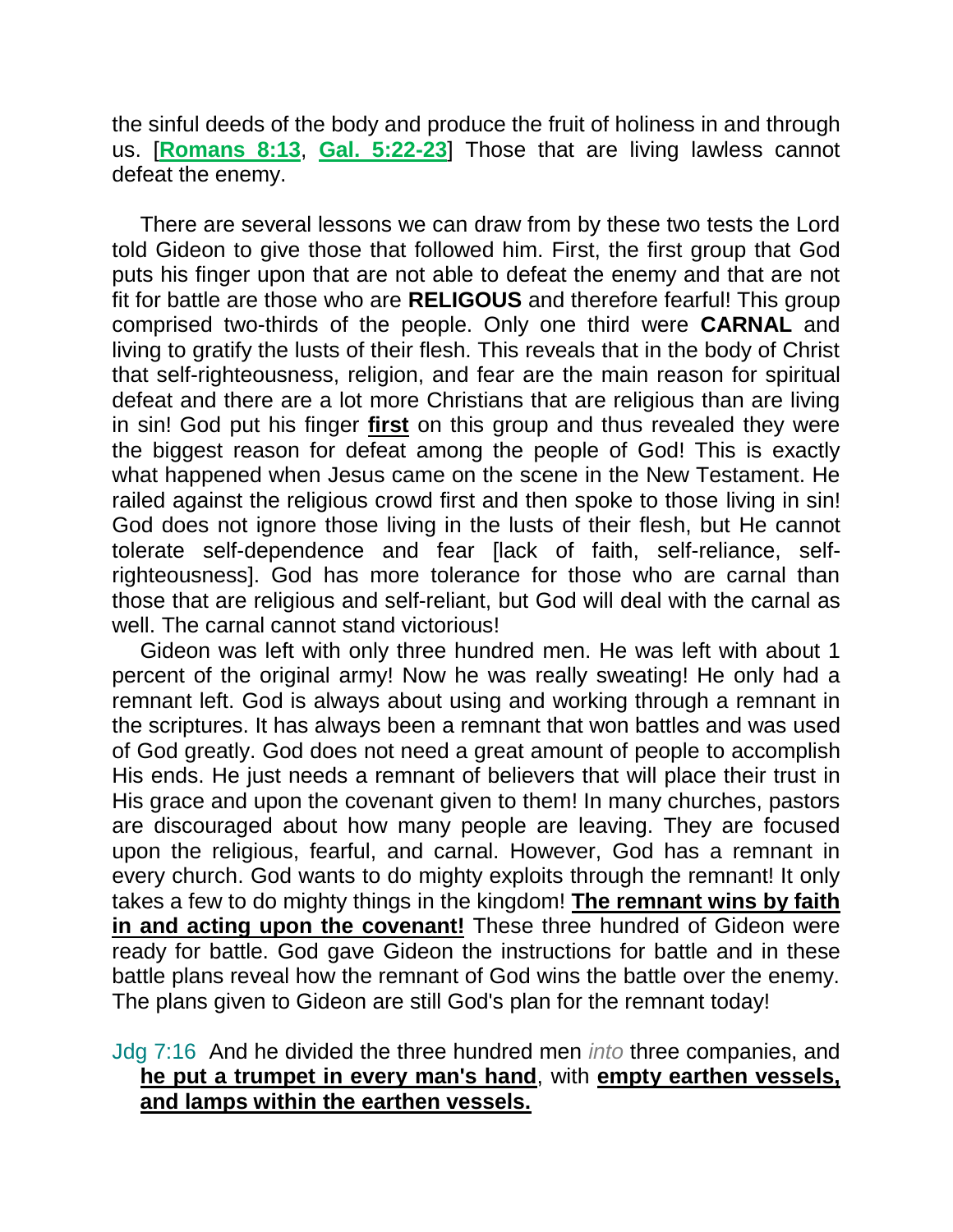Jdg 7:17 And he said unto them, Look on me, and do likewise: and, behold, when I come to the outside of the camp, it shall be *that*, as I do, so shall ye do.

# Jdg 7:18 When I blow with a trumpet, I and all that *are* with me, then **blow ye the trumpets also on every side of all the camp, and shout,** *The sword* **of the LORD, and of Gideon.**

Gideon told his remnant to take a trumpet in one hand, and an earth vessel with a lighted lamp [torch] inside of it. They were to blow their trumpets, shout "The sword of the Lord and of Gideon", and then break the earthen vessel and let their light shine! This would defeat the enemy. This would throw the enemy into confusion and make them flee! They did what they were told.

- **Jdg 7:20** And the **three companies blew the trumpets, and brake the pitchers, and held the lamps in their left hands, and the trumpets in their right hands to blow** *withal***: and they cried, The sword of the LORD, and of Gideon.**
- Jdg 7:21 And **they stood every man in his place** round about the camp: and all the host ran, and cried, and fled.
- Jdg 7:22 And the three hundred blew the trumpets, and the LORD set every man's sword against his fellow, even throughout all the host: and the host fled to Bethshittah in Zererath, *and* to the border of Abelmeholah, unto Tabbath.

They blew their trumpets, shouted, and broke their earthen vessels, and let their lights shine in the dark night. The enemy was routed. What is the significance in the battle plan that God gave Gideon? The trumpet stands for proclamation in the bible. Believers are to proclaim the gospel of grace over themselves and to others. They are to blow their gospel trumpet and proclaim the covenant they have with God through Jesus Christ. Many believers are only trumpeting their fear, doubt, and problems. Believers are to trumpet [proclaim] their identity in Christ. They are to trumpet their blood bought covenant rights! Gideon also shouted, "**The sword of the Lord, and of Gideon"** This shows us that we must loudly proclaim and rely on the **sword of the Lord**- **the Word of God**. We are to shout out what God says about us and to us. It is not enough to have the sword of the Lord. **It must also become your sword!** It is not enough for God to have spoken His Word, you must speak it as well. God uses His Word as a sword. It becomes our sword when we speak God's word! The trumpet and sword is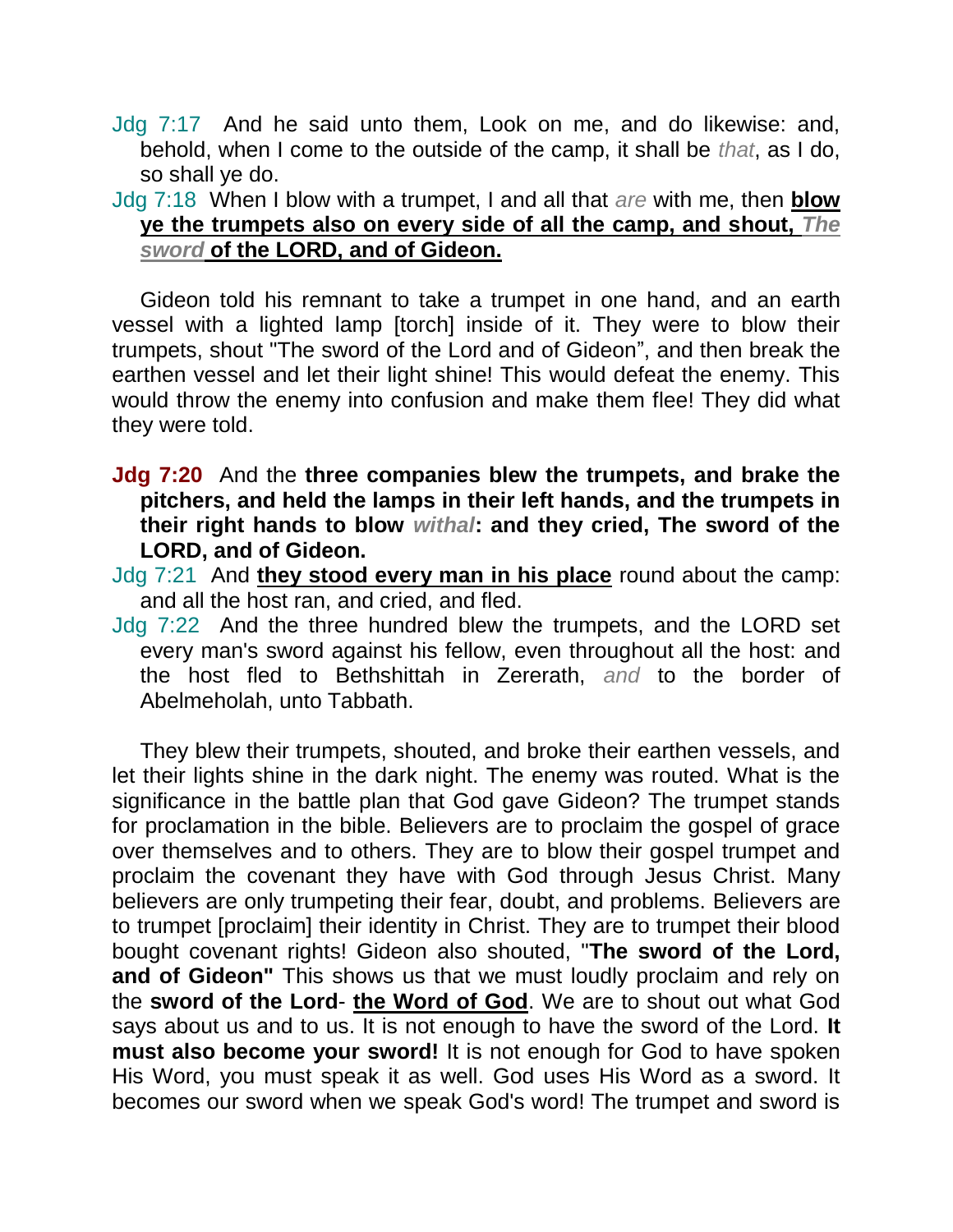our proclamation of our righteousness based upon the finished work of Christ and the covenant we have with God. This will cause fear to go from us as we look unto Jesus the author and finisher of our faith! [**Heb. 12:2**] This was not sufficient though! They still had to break the earthen vessel and let their light shine out in the darkness so the enemy could see it. The lamp in the earthen vessel represents New Covenant believers!

2Co 4:6 For God, who **commanded the light to shine out of darkness, hath shined in our hearts**, to *give* the light of the knowledge of the glory of God in the face of Jesus Christ.

2Co 4:7 But we have **this treasure [light] in earthen vessels**, that the excellency of the power may be of God, and not of us.

God has placed his burning light within our re-born spirits! However, this light is covered by our earthen vessel- our natural life- our flesh. The flesh must be broken before the light of the glory of God can shine out in the darkness. The flesh and flesh patterns must be broken in our lives before we can see victory over the enemy! It is by placing our faith in the death, burial, and resurrection of Christ and our union with His work that the flesh will be broken. Sin will not have dominion over us because we are under grace, and not under the Law. [**Romans 6:14**] The flesh is broken when we proclaim that the old sinner we used to be has died with Christ and we are born again a righteous child of God. By relying on the finished work of Christ, the gift of righteousness, and our new identity in Him, the Spirit of Christ within us will break and put to death the deeds of the flesh! [Rom\_8:13]

Once Gideon's army blew the trumpets, shouted, and broke their earthen vessels, it says that each man **STOOD IN HIS PLACE**! They did not run away in fear. They did not run forward to try to conquer the enemy. The **STOOD IN THEIR PLACE GIVEN TO THEM!** Christians are not called to defeat the enemy! He is already defeated! We are called to stand on our victory ground blowing our trumpet, swinging the sword of the Lord, and to break our earthen vessel, so the light can shine! There is no need to move from this position. The enemy will flee! [**Ephesians 6:10-13**] tells us to **STAND** firm wearing the ARMOR OF GOD. We must stand upon the victory ground of Jesus and His covenant.

If you are born again you are a mighty man or woman of valor. It is time to rise up and grab your trumpet in one hand and the sword of the Lord in the other. It is time for your earthen vessel to break and to let your light